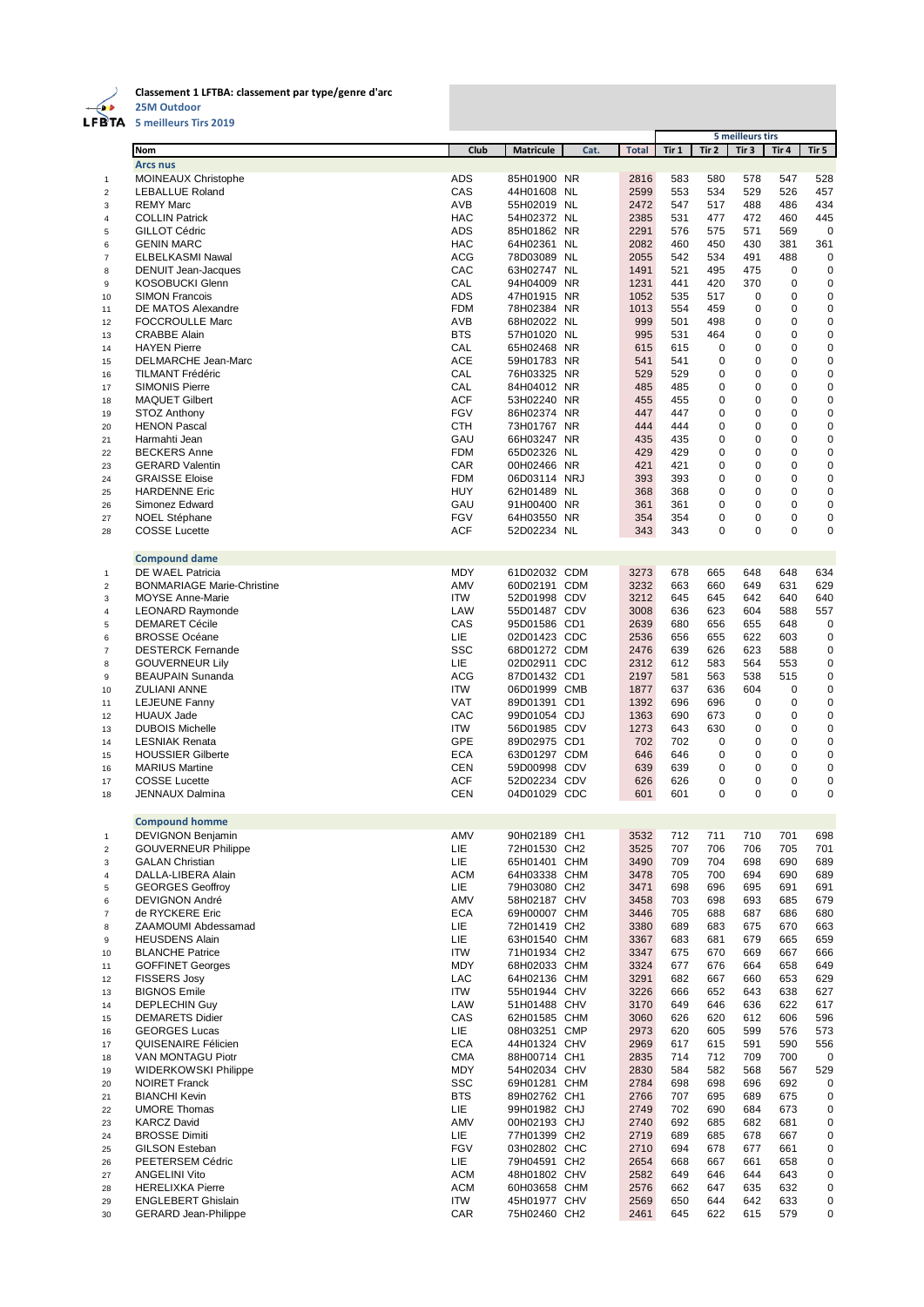| 31             | <b>GERARDY Nael</b>          | CAS        | 04H03976 CHC | 2333 | 619 | 597      | 578         | 539         | 0   |
|----------------|------------------------------|------------|--------------|------|-----|----------|-------------|-------------|-----|
| 32             | <b>VANDEN HOECK Maurice</b>  | GSR        | 47H00217 CHV | 2089 | 699 | 696      | 694         | 0           | 0   |
| 33             | <b>TEVEL Thomas</b>          | CAC        | 80H04877 CH2 | 2044 | 696 | 676      | 672         | 0           | 0   |
|                | NORGA Jean-Francois          | <b>ACG</b> |              | 2041 | 694 | 687      | 660         | 0           | 0   |
| 34             |                              |            | 81H04635 CH2 |      |     |          |             |             |     |
| 35             | <b>DEREME</b> Stephane       | <b>FGV</b> | 76H02435 CH2 | 2029 | 687 | 672      | 670         | 0           | 0   |
| 36             | <b>BROSSE Marc</b>           | LIE.       | 52H01403 CHV | 2027 | 547 | 519      | 508         | 453         | 0   |
| 37             | <b>MOYSE Olivier</b>         | <b>ITW</b> | 96H01994 CH1 | 2026 | 685 | 682      | 659         | $\mathbf 0$ | 0   |
| 38             | DIPIERDOMENICO Toni          | <b>SSC</b> | 56H00004 CHV | 2003 | 682 | 664      | 657         | 0           | 0   |
|                | <b>DAUBRESSE Gérard</b>      | CAC        | 59H04516 CHV | 1825 | 622 | 614      | 589         | $\mathbf 0$ | 0   |
| 39             |                              |            |              |      |     |          |             |             |     |
| 40             | <b>PRIEELS Philippe</b>      | <b>GSR</b> | 53H00131 CHV | 1728 | 692 | 684      | 333         | 19          | 0   |
| 41             | VAEL Jonathan                | CAC        | 89H03685 CH1 | 1679 | 685 | 668      | 326         | $\mathbf 0$ | 0   |
| 42             | <b>WATTIEZ Eddy</b>          | <b>ANT</b> | 67H00909 CH2 | 1411 | 709 | 702      | 0           | 0           | 0   |
| 43             | <b>WATTIEZ Yohan</b>         | VAT        | 96H00905 CH1 | 1402 | 711 | 691      | 0           | 0           | 0   |
|                |                              |            |              |      |     |          |             |             |     |
| 43             | <b>WATTIEZ Anthony</b>       | <b>ANT</b> | 92H00908 CH1 | 1402 | 707 | 695      | 0           | $\mathbf 0$ | 0   |
| 45             | LAPORTE Jean-Claude          | <b>GSR</b> | 62H00101 CHM | 1378 | 695 | 683      | 0           | 0           | 0   |
| 46             | <b>WATTIEZ Axel</b>          | <b>ANT</b> | 02H00918 CHC | 1374 | 688 | 686      | 0           | $\mathbf 0$ | 0   |
| 47             | <b>ROLLAND Eric</b>          | <b>FDM</b> | 72H02335 CH2 | 1368 | 689 | 679      | 0           | 0           | 0   |
|                |                              |            | 82H01695 CH2 |      |     |          |             |             |     |
| 48             | ALLIANCE Jordan              | <b>CTH</b> |              | 1361 | 686 | 675      | 0           | 0           | 0   |
| 49             | SIMON Frédéric               | <b>ADS</b> | 77H01916 CH2 | 1358 | 681 | 677      | 0           | $\mathbf 0$ | 0   |
| 50             | <b>WEYDERS</b> Eric          | <b>FGV</b> | 71H02400 CH2 | 1354 | 685 | 669      | 0           | 0           | 0   |
| 51             | <b>LOFGEN Jacques</b>        | <b>MDY</b> | 70H01317 CH2 | 1345 | 682 | 663      | 0           | $\mathbf 0$ | 0   |
|                | <b>STRENS Alain</b>          | <b>FOA</b> | 73H00077 CH2 | 1342 | 675 | 667      | 0           | 0           | 0   |
| 52             |                              |            |              |      |     |          |             |             |     |
| 53             | <b>RUCKINER Michael</b>      | LIE.       | 88H01567 CH1 | 1335 | 670 | 665      | 0           | 0           | 0   |
| 54             | FLAMANTMathieu               | <b>ACB</b> | 00H01252 CHJ | 1324 | 678 | 646      | 0           | $\mathbf 0$ | 0   |
| 55             | DE BEULE Bruno               | <b>CMA</b> | 63H04338 CHM | 1317 | 663 | 654      | 0           | 0           | 0   |
| 56             | DETERMERMAN Bernard          | <b>ECA</b> | 52H01292 CHV | 1297 | 676 | 621      | 0           | $\mathbf 0$ | 0   |
|                |                              |            |              |      |     |          |             |             |     |
| 57             | <b>OLIVIER Alain</b>         | <b>FGV</b> | 69H02404 CHM | 1191 | 609 | 582      | 0           | $\mathbf 0$ | 0   |
| 58             | STOZ Ervé                    | <b>FGV</b> | 59H02378 CHV | 1144 | 593 | 551      | 0           | 0           | 0   |
| 59             | <b>MOTTIAUX Olivier</b>      | <b>BTS</b> | 71H03619 CH2 | 1116 | 560 | 556      | 0           | $\mathbf 0$ | 0   |
| 60             | <b>JEROME Timothée</b>       | CAS        | 02H01606 CHC | 1100 | 558 | 542      | 0           | 0           | 0   |
|                | <b>DETIENNE Jean-Claude</b>  | <b>CEN</b> |              |      |     | 279      | 0           | $\mathbf 0$ |     |
| 61             |                              |            | 51H00989 CHV | 947  | 668 |          |             |             | 0   |
| 62             | <b>DEPOITIER Julien</b>      | <b>CEN</b> | 88H01009 CH1 | 715  | 715 | 0        | 0           | $\mathbf 0$ | 0   |
| 63             | VAN ELVEN Cédric             | <b>HUY</b> | 78H01482 CH2 | 711  | 711 | 0        | 0           | 0           | 0   |
| 64             | <b>DELVIGNE Olivier</b>      | <b>FBG</b> | 75H01462 CH2 | 693  | 693 | 0        | 0           | $\mathbf 0$ | 0   |
|                | <b>VANDERTHOMMEN Fabrice</b> | <b>ACM</b> | 73H01847 CH2 | 689  | 689 | 0        | 0           | 0           | 0   |
| 65             |                              |            |              |      |     |          |             |             |     |
| 66             | NICOLETTI Michael            | CAC        | 73H03611 CH2 | 686  | 686 | 0        | 0           | $\mathbf 0$ | 0   |
| 67             | VAN HUYSSE Téo               | CAC        | 06H01086 CMB | 684  | 684 | 0        | 0           | $\mathbf 0$ | 0   |
| 68             | VERLAET Jordan               | <b>ITW</b> | 96H01942 CH1 | 681  | 681 | 0        | 0           | 0           | 0   |
| 69             | <b>TIS Marc</b>              | <b>SAG</b> | 72H01227 CH2 | 680  | 680 | 0        | 0           | $\mathbf 0$ | 0   |
|                |                              |            |              |      |     |          |             |             |     |
| 70             | <b>JABLONSKI Nicolas</b>     | <b>ACG</b> | 87H03093 CH1 | 678  | 678 | 0        | 0           | 0           | 0   |
| 71             | <b>DELYVENE Julien</b>       | LFE        | 50H00921 CHV | 677  | 677 | 0        | $\mathbf 0$ | $\mathbf 0$ | 0   |
| 71             | <b>HOUBART Jean-Pierre</b>   | LIE.       | 57H01404 CHV | 677  | 677 | 0        | 0           | $\mathbf 0$ | 0   |
| 73             | <b>WOIT Thomas</b>           | <b>ECA</b> | 03H01328 CHC | 664  | 664 | 0        | 0           | 0           | 0   |
|                |                              |            |              |      |     |          |             |             |     |
| 74             | <b>HAYEN Micky</b>           | CAL        | 98H02469 CH1 | 661  | 661 | 0        | 0           | 0           | 0   |
| 75             | <b>JORDENS Michael</b>       | CAR        | 86H02557 CH1 | 660  | 660 | 0        | 0           | 0           | 0   |
| 76             | <b>MEES Bernard</b>          | <b>ACB</b> | 51H01257 CHV | 658  | 658 | 0        | 0           | $\mathbf 0$ | 0   |
| 77             | <b>FLAMANT Philippe</b>      | <b>ACB</b> | 71H01251 CH2 | 653  | 653 | 0        | 0           | $\mathbf 0$ | 0   |
|                |                              |            |              |      |     |          |             |             |     |
| 78             | <b>VAEL Rudy</b>             | CAC        | 80H03882 CH2 | 641  | 641 | 0        | 0           | 0           | 0   |
| 79             | <b>DELAUNOIS Michel</b>      | ABA        | 65H00570 CHM | 636  | 636 | 0        | 0           | 0           | 0   |
| 80             | <b>HENIN Christian</b>       | <b>CEN</b> | 58H00999 CHV | 635  | 635 | 0        | 0           | 0           | 0   |
| 81             | <b>LATRACH Ilias</b>         | <b>CMA</b> | 90H04339 CHO | 629  | 629 | 0        | 0           | 0           | 0   |
|                | <b>SCALISI Carmelo</b>       | <b>CEN</b> | 47H01018 CHV | 624  | 624 | 0        | 0           | 0           | 0   |
| 82             |                              |            |              |      |     |          |             |             |     |
| 83             | <b>CAROL Grégory</b>         | <b>HUY</b> | 89H03067 CH1 | 612  | 612 | 0        | $\mathbf 0$ | 0           | 0   |
| 84             | <b>TERMINI Mattéo</b>        | CAC        | 06H02980 CMB | 607  | 607 | $\Omega$ | $\Omega$    | $\Omega$    | 0   |
| 85             | <b>FALQUE Pascal</b>         | <b>BTS</b> | 71H04906 CH2 | 592  | 592 | 0        | 0           | 0           | 0   |
| 86             | <b>RAES</b> Ethane           | CAC        | 06H03131 CMB | 584  | 584 | 0        | 0           | 0           | 0   |
|                |                              |            |              |      |     |          |             |             |     |
| 87             | <b>BOELENS Gilbert</b>       | CAL        | 72H02465 CH2 | 575  | 575 | 0        | 0           | 0           | 0   |
| 88             | <b>JORDENS Flavien</b>       | CAR        | 91H02441 CH1 | 574  | 574 | 0        | 0           | 0           | 0   |
| 89             | <b>GERARD Alex</b>           | CAR        | 03H02462 CHC | 563  | 563 | 0        | 0           | 0           | 0   |
| 90             | <b>LEERMAN Willy</b>         | <b>ECA</b> | 41H01298 CHV | 543  | 543 | 0        | 0           | 0           | 0   |
|                |                              |            |              |      |     |          |             |             |     |
|                |                              |            |              |      |     |          |             |             |     |
|                | <b>Recurve dame</b>          |            |              |      |     |          |             |             |     |
| $\mathbf{1}$   | HEBRANS LORQUET Zoé          | <b>ITW</b> | 05D01954 RMB | 2934 | 630 | 624      | 573         | 561         | 546 |
| $\overline{c}$ | <b>THIROT Wivine</b>         | LFU        | 72D00902 RD2 | 2809 | 595 | 582      | 576         | 541         | 515 |
|                |                              |            | 01D00683 RDJ |      |     |          |             |             |     |
| 3              | <b>HERREMANS Anthéa</b>      | <b>CMA</b> |              | 2745 | 567 | 566      | 538         | 538         | 536 |
| 4              | <b>ALBERTY Murielle</b>      | <b>HAC</b> | 64D02362 RDM | 2660 | 625 | 605      | 603         | 565         | 262 |
| 5              | <b>SERLEZ Allison</b>        | ADS        | 91D03711 RD1 | 2393 | 611 | 610      | 604         | 568         | 0   |
| 6              | <b>KARCZ Cindy</b>           | AMV        | 89D02195 RD1 | 2198 | 588 | 552      | 537         | 521         | 0   |
|                | <b>LORQUET Gaelle</b>        | ITW        | 02D01955 RDC | 2184 | 617 |          | 518         | 513         | 0   |
| $\overline{7}$ |                              |            |              |      |     | 536      |             |             |     |
| 8              | <b>LAMBILOTTE Anais</b>      | LFU        | 00D00890 RDJ | 2165 | 567 | 550      | 529         | 519         | 0   |
| 9              | DE BEULE Marine              | <b>CMA</b> | 01D00656 RDJ | 1768 | 603 | 590      | 575         | 0           | 0   |
| 10             | <b>CASTILLE Cécile</b>       | LFU        | 74D00875 RD2 | 1617 | 553 | 542      | 522         | 0           | 0   |
| 11             | <b>SUVEE Christelle</b>      | <b>PAC</b> | 69D03542 RDM | 1609 | 546 | 543      | 520         | 0           | 0   |
|                |                              |            |              |      |     |          |             |             |     |
| 12             | CHAVAL Anne-Sophie           | ANT        | 84D00904 RD2 | 1253 | 691 | 562      | 0           | 0           | 0   |
| 13             | VAN HERREWEGE Lauralee       | CAC        | 00D01099 RDJ | 1209 | 640 | 569      | 0           | 0           | 0   |
| 14             | <b>PEEREN</b> Isabelle       | <b>GSR</b> | 59D00095 RDV | 1188 | 599 | 589      | 0           | 0           | 0   |
| 15             | <b>DELINCE Stéphanie</b>     | LIE        | 73D01515 RD2 | 1089 | 553 | 536      | 0           | 0           | 0   |
|                | <b>MEHAGNOUL Julie</b>       | <b>HAC</b> | 86D02370 RD1 | 1074 | 557 | 517      | 0           | $\mathbf 0$ | 0   |
| 16             |                              |            |              |      |     |          |             |             |     |
| 17             | <b>CAMUS Dominique</b>       | LFU        | 55D04346 RDV | 1013 | 356 | 351      | 306         | 0           | 0   |
| 18             | <b>THIERRY Annette</b>       | <b>FGV</b> | 62D02481 RDM | 960  | 386 | 372      | 202         | 0           | 0   |
| 19             | <b>BERTHELS Cécilia</b>      | ITW        | 03D01945 RDC | 864  | 447 | 417      | 0           | 0           | 0   |
| 20             | <b>HUYBRECHTS Laura</b>      | <b>CTH</b> | 93D01692 RD1 | 527  | 527 | 0        | 0           | 0           | 0   |
|                |                              |            |              |      |     |          |             |             |     |
| 21             | JAMOTTE Virginie             | LIE        | 76D01545 RD2 | 523  | 523 | 0        | 0           | 0           | 0   |
| 22             | ANDERNACK Zoé                | ITW        | 05D03123 RMB | 520  | 520 | 0        | 0           | 0           | 0   |
| 23             | <b>GODARD Laurence</b>       | <b>HUY</b> | 72D03766 RD2 | 506  | 506 | 0        | 0           | 0           | 0   |
| 24             | <b>BRAHY Céline</b>          | <b>HUY</b> | 86D03919 RD1 | 478  | 478 | 0        | 0           | 0           | 0   |
|                |                              |            |              |      |     |          |             |             |     |
| 25             | <b>WEYDERS</b> Ivanna        | <b>FGV</b> | 06D02407 RMB | 434  | 434 | 0        | $\mathbf 0$ | 0           | 0   |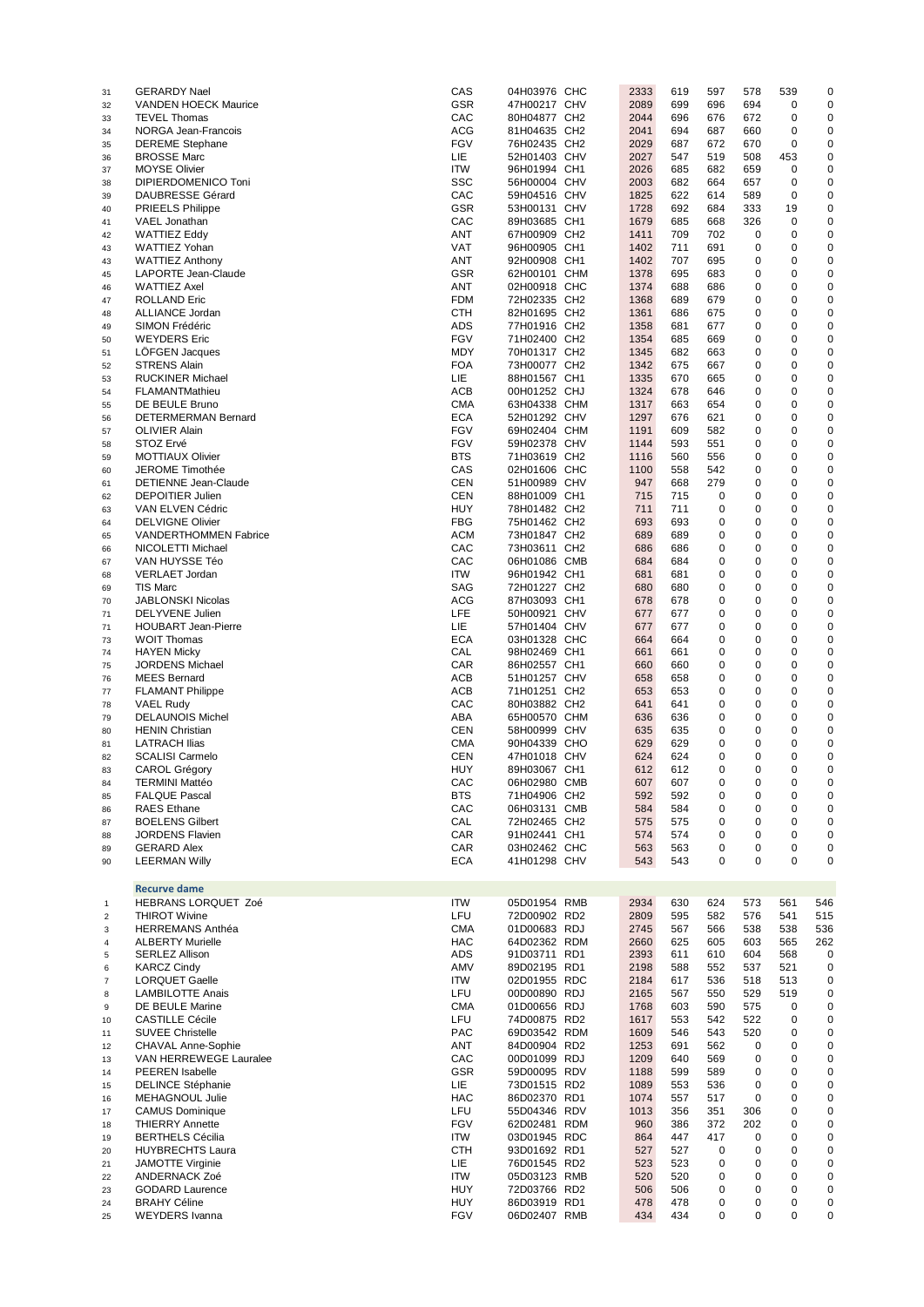| 26               | DELVIESMAISON Barbara                           | LAC               | 66D03471 RDM                 | 400          | 400        | 0                | 0          | 0           | 0                |
|------------------|-------------------------------------------------|-------------------|------------------------------|--------------|------------|------------------|------------|-------------|------------------|
| 27               | <b>DEMAUDE Angèle</b>                           | <b>ANT</b>        | 02D04451 RDJ                 | 286          | 286        | $\mathbf 0$      | 0          | $\mathbf 0$ | 0                |
|                  |                                                 |                   |                              |              |            |                  |            |             |                  |
|                  | <b>Recurve homme</b>                            |                   |                              |              |            |                  |            |             |                  |
| 1                | <b>TULUMELLO Hugo</b>                           | ADS               | 71H01918 RH2                 | 3358         | 685        | 671              | 670        | 667         | 665              |
| $\boldsymbol{2}$ | <b>LEJOLY Daniel</b>                            | LIE.              | 61H01549 RHM                 | 3316         | 675        | 669              | 659        | 658         | 655              |
| 3                | <b>LECLERC Michel</b>                           | CAS               | 71H01609 RH2                 | 3242         | 657        | 651              | 649        | 648         | 637              |
| 4                | <b>BARDOUL Andy</b>                             | <b>ITW</b>        | 72H01929 RH2                 | 3226         | 649        | 649              | 648        | 646         | 634              |
| 5                | TU Minh- Ly                                     | <b>FOA</b>        | 82H00078 RH2                 | 3208         | 662        | 653              | 642        | 633         | 618              |
| 6                | <b>BOLLEN Olivier</b>                           | <b>ACM</b>        | 84H01806 RH2                 | 3198         | 672        | 649              | 648        | 624         | 605              |
| $\boldsymbol{7}$ | <b>PAGANELLI Geoffrey</b>                       | ADS               | 91H01903 RH1                 | 3169         | 644        | 641              | 635        | 633         | 616              |
| 8                | <b>SPIRLET Xavier</b>                           | LIE.              | 58H01914 RH2                 | 3003         | 631        | 599              | 593        | 591         | 589              |
| 9                | <b>SCARLATA Nicolas</b>                         | ADS               | 90H01911 RH1                 | 2991         | 643        | 643              | 599        | 589         | 517              |
| 10               | <b>LORQUET Philippe</b>                         | <b>ITW</b>        | 70H01956 RH2                 | 2949         | 599        | 596              | 594        | 585         | 575              |
| 11               | <b>SKORUPKA Guy</b>                             | <b>CEN</b>        | 57H01040 RHV                 | 2941         | 623        | 599              | 592        | 564         | 563              |
| 13               | VAN HECKE Benoit                                | LFU               | 93H03590 RH1                 | 2910         | 595        | 589              | 582        | 573         | 571              |
| 14               | DELCOMINETTE Guy                                | LIE.<br>LFU       | 48H01514 RHV                 | 2830         | 607        | 572<br>561       | 564        | 561         | 526<br>539       |
| 15               | PETRONS Joel                                    |                   | 49H00899 RHV                 | 2800         | 578        |                  | 561        | 561<br>544  |                  |
| 16               | <b>JAMOUL Pascal</b>                            | LIE.<br>LIE.      | 66H01546 RHM                 | 2769<br>2699 | 588<br>581 | 572<br>574       | 557<br>555 | 509         | 508<br>480       |
| 17               | <b>THIBERT Philippe</b><br><b>PETRUS Gus</b>    | GAU               | 70H01573 RH2<br>54H00363 RHV | 2631         | 558        | 557              | 528        | 527         | 461              |
| 18               | <b>CARPENTIER Bastien</b>                       | CAS               | 02H01579 RHC                 | 2496         | 548        | 528              | 501        | 460         | 459              |
| 19<br>20         | <b>DELNATTTE Georges</b>                        | LIE.              | 58H02914 RHV                 | 2266         | 581        | 568              | 562        | 555         | 0                |
| 21               | <b>FRYNS Guido</b>                              | <b>ITW</b>        | 59H03148 RHV                 | 2240         | 504        | 456              | 434        | 426         | 420              |
| 22               | RENNEAU Jean-Noël                               | ADS               | 59H02001 RHV                 | 2236         | 588        | 571              | 565        | 512         | 0                |
| 23               | <b>BACOT Paul</b>                               | HUY               | 50H01459 RHV                 | 2233         | 572        | 557              | 552        | 552         | 0                |
| 24               | METDEPENNINGEN Luc                              | <b>MDY</b>        | 59H02050 RHV                 | 2019         | 521        | 510              | 497        | 491         | 0                |
| 25               | <b>VANCAUTER Christophe</b>                     | <b>PAC</b>        | 70H03227 RH2                 | 1959         | 665        | 655              | 639        | $\mathbf 0$ | 0                |
| 26               | <b>THOMASSIN Charles</b>                        | <b>SSC</b>        | 66H01275 RHM                 | 1952         | 664        | 658              | 630        | $\mathbf 0$ | 0                |
| 27               | <b>SERRON Nicolas</b>                           | LIE.              | 79H03427 RH2                 | 1943         | 653        | 648              | 642        | 0           | 0                |
| 28               | <b>GENTILE Carmelo</b>                          | LIE.              | 83H01527 RH2                 | 1841         | 627        | 627              | 587        | 0           | 0                |
| 29               | <b>COLOT</b> Emmeran                            | LFU               | 05H00878 RMB                 | 1792         | 625        | 600              | 567        | 0           | 0                |
| 30               | <b>CANFYN Michael</b>                           | <b>PAC</b>        | 74H03540 RH2                 | 1790         | 624        | 602              | 564        | 0           | 0                |
| 31               | <b>COLOT Ludovic</b>                            | LFU               | 03H00876 RHC                 | 1766         | 619        | 588              | 559        | 0           | 0                |
| 32               | <b>CAPITAINE Thomas</b>                         | <b>HAC</b>        | 92H02358 RH1                 | 1695         | 606        | 547              | 542        | 0           | 0                |
| 33               | <b>PALLA Eric</b>                               | CAS               | 72H01620 RH2                 | 1605         | 560        | 547              | 498        | 0           | 0                |
| 34               | STRUBBE Benny                                   | LFU               | 74H00901 RH2                 | 1566         | 555        | 511              | 500        | 0           | 0                |
| 35               | <b>DEBRUE Aaron</b>                             | LFU               | 97H00879 RH1                 | 1493         | 548        | 516              | 429        | 0           | 0                |
| 36               | <b>ROMPEN Samuel</b>                            | <b>ITW</b>        | 07H03126 RMB                 | 1439         | 517        | 496              | 426        | 0           | 0                |
| 37               | VANCRAEYNEST Jonathan                           | <b>PAC</b>        | 73H03229 RH2                 | 1293         | 654        | 639              | 0          | 0           | 0                |
| 38               | <b>BRAHY Benoit</b>                             | LIE.              | 69H01505 RHM                 | 1224         | 621        | 603              | 0          | 0           | 0                |
| 39               | <b>D'HEUR Michel</b>                            | <b>FAO</b>        | 46H00532 RHV                 | 1201         | 608        | 593              | 0          | 0           | 0                |
| 40               | <b>COPET Yannick</b>                            | ANT               | 74H00911 RH2                 | 1190         | 602        | 588              | 0          | 0           | 0                |
| 41               | <b>MARECHAL Pierre</b>                          | LIE.              | 89H01558 RH1                 | 1162         | 597        | 565              | 0          | 0           | 0                |
| 42               | <b>INGELAERE Alix</b>                           | <b>FAO</b>        | 01H00526 RHJ                 | 1125         | 565        | 560              | 0          | 0           | 0                |
| 43               | <b>VERCAMER Stephane</b>                        | <b>PAC</b>        | 67H03230 RHM                 | 1100         | 570        | 530              | 0          | 0           | 0                |
| 44               | <b>GHEYSSENS Loic</b>                           | LFU               | 98H00885 RH1                 | 1047         | 530        | 517              | 0          | 0           | 0                |
| 45               | <b>COPET Pierre</b>                             | ANT               | 04H00912 RHC                 | 1000         | 506        | 494              | 0          | 0           | 0                |
| 46               | <b>DIEZ Samuel</b>                              | LAC               | 80H02157 RH2                 | 995          | 533        | 462              | 0          | 0           | 0                |
| 47               | <b>COLOT Benjamin</b>                           | LFU               | 08H00877 RMP                 | 976          | 359        | 338              | 279        | 0           | 0                |
| 48               | <b>REIBER Guy</b>                               | GSR               | 46H00175 RHV                 | 884          | 474        | 410              | 0          | 0           | 0                |
| 49               | <b>THEYS Marc</b>                               | LFU               | 56H04345 RHV                 | 784          | 399        | 385              | 0          | 0           | 0                |
| 50               | CARBONETTI Theo                                 | LIE.              | 01H01506 RHJ                 | 675          | 675        | $\mathbf 0$      | 0          | 0           | 0                |
| 51               | <b>HONORE Jean-Charles</b>                      | CAB               | 67H02744 RHM                 | 605          | 605        | 0                | 0          | 0           | 0                |
| 52               | <b>FERNEZ Patrick</b>                           | PAC               | 63H03210 RHM                 | 593          | 593        | 0                | 0          | 0           | 0                |
| 53               | <b>DEHUY Aymeric</b>                            | <b>HAC</b>        | 04H02650 RHC                 | 592          | 592        | 0                | 0          | 0           | $\mathbf 0$      |
| 54               | VANDENBERGHE Daniel                             | CAB               | 51H02731 RHV                 | 584          | 584        | $\mathbf 0$      | 0          | 0           | 0                |
| 55               | <b>WIGGELEER Patrick</b>                        | <b>GSR</b>        | 56H00096 RHV                 | 572          | 572        | $\mathbf 0$      | 0          | 0           | 0                |
| 56               | FIORA Joël                                      | <b>SSK</b>        | 57H00342 RHV                 | 566          | 566        | $\Omega$         | 0          | 0           | 0                |
| 57               | <b>PENIN Cyrille</b>                            | <b>FAO</b>        | 02H00520 RHC                 | 565          | 565        | $\mathbf 0$      | 0          | 0           | 0                |
| 58               | <b>BERTHELS Serge</b>                           | <b>ITW</b>        | 76H01941 RH2                 | 563          | 563        | $\mathbf 0$      | 0          | 0           | 0                |
| 59               | <b>BERTHELS Lucas</b>                           | <b>ITW</b>        | 01H01943 RHJ                 | 561          | 561        | $\mathbf 0$      | 0          | 0           | 0                |
| 60               | ANDRONACHE Rafael                               | ADS               | 08H04501 RMP                 | 558          | 558        | $\mathbf 0$      | 0          | 0           | 0                |
| 61               | <b>DEPROOST Michel</b>                          | <b>SSK</b>        | 61H00337 RHM                 | 538          | 538        | 0<br>$\mathbf 0$ | 0          | 0<br>0      | 0                |
| 62               | <b>PENA Victor</b>                              | <b>CTH</b>        | 54H01714 RHV                 | 536          | 536        |                  | 0          |             | 0                |
| 63               | <b>GYSEN Claude</b>                             | <b>GSR</b><br>LIE | 62H00122 RHM                 | 532          | 532        | $\mathbf 0$<br>0 | 0<br>0     | 0<br>0      | $\mathbf 0$<br>0 |
| 65               | <b>RATY Laurent</b><br><b>DEBATHY Dominique</b> | GAU               | 84H03947 RH2<br>46H00367 RHV | 515<br>515   | 515<br>515 | $\mathbf 0$      | 0          | 0           | 0                |
| 65               | LE LOUER Sébastien                              | <b>FDM</b>        | 73H03566 RH2                 | 509          | 509        | $\Omega$         | $\Omega$   | 0           | 0                |
| 67               | <b>DETAVERNIER Rodrigue</b>                     | ANT               | 72H04209 RH2                 | 504          | 504        | $\mathbf 0$      | 0          | $\mathbf 0$ | $\mathbf 0$      |
| 68<br>69         | Van Sichelen Logé Hugo                          | GAU               | 05H04044 RMB                 | 485          | 485        | $\mathbf 0$      | 0          | 0           | $\mathbf 0$      |
| 71               | Lemaire Philippe                                | GAU               | 59H00420 RHM                 | 433          | 433        | $\mathbf 0$      | 0          | 0           | 0                |
| 72               | <b>Delhouse Matthieu</b>                        | GAU               | 04H03781 RHC                 | 429          | 429        | $\mathbf 0$      | 0          | 0           | 0                |
| 73               | <b>DECNEUT Hugo</b>                             | ANT               | 06H04963 RMB                 | 377          | 377        | 0                | 0          | 0           | $\mathbf 0$      |
| 74               | PIRENNE Arnaud                                  | <b>ITW</b>        | 01H01949 RHJ                 | 329          | 329        | $\mathbf 0$      | 0          | 0           | 0                |
| 75               | ANDERNACK Théo                                  | <b>ITW</b>        | 03H03122 RHC                 | 315          | 315        | $\Omega$         | $\Omega$   | 0           | 0                |
|                  |                                                 |                   |                              |              |            |                  |            |             |                  |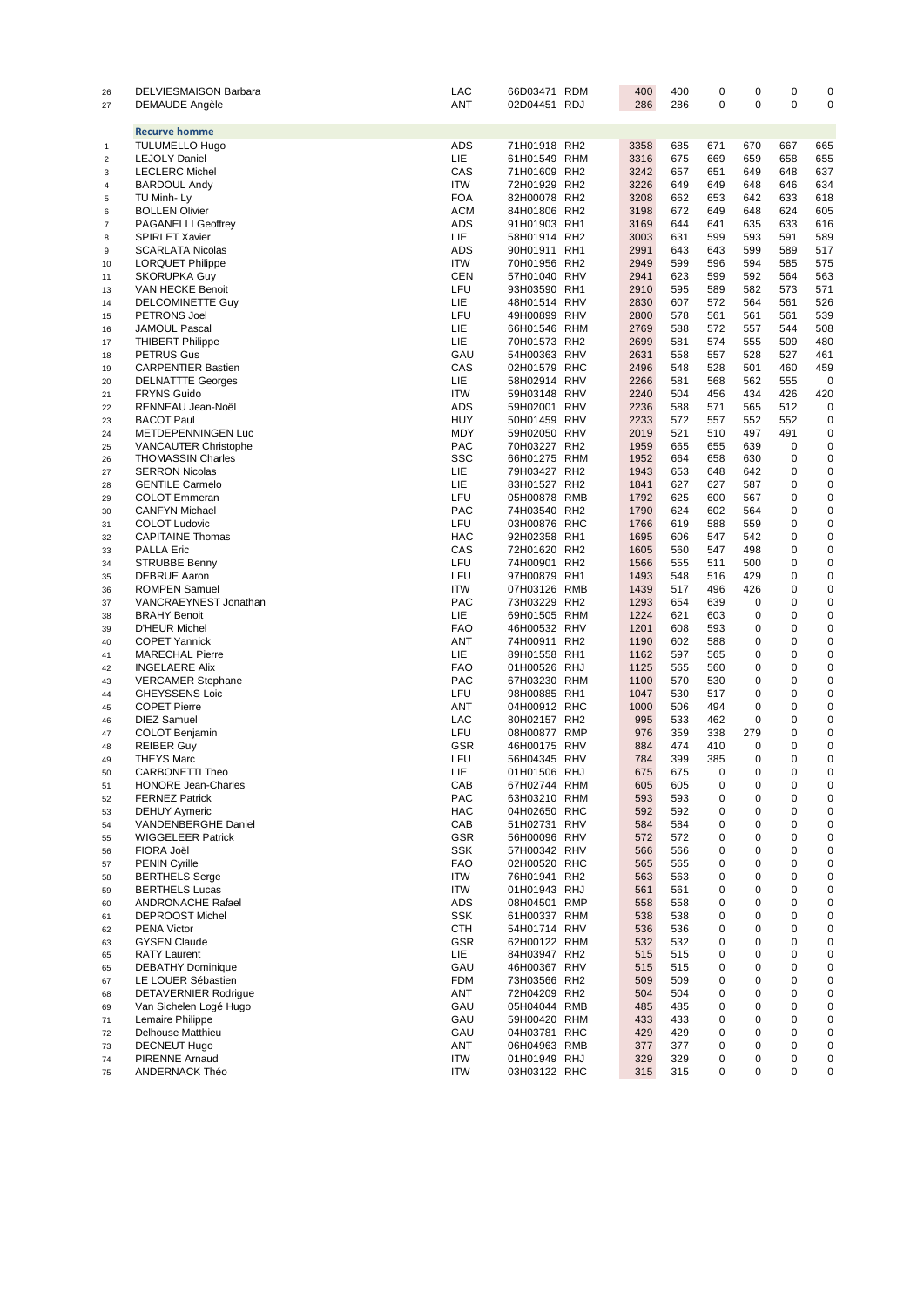

## **Classement 2 LFTBA: classement par catégorie individuelle**

**25M Outdoor**

| FBTA                         | 5 meilleurs Tirs 2019                                  |                          |                              |      |              |            |             |                  |             |             |
|------------------------------|--------------------------------------------------------|--------------------------|------------------------------|------|--------------|------------|-------------|------------------|-------------|-------------|
|                              |                                                        |                          |                              |      |              |            |             | 5 meilleurs tirs |             |             |
|                              | <b>Nom</b>                                             | Club                     | <b>Matricule</b>             | Cat. | <b>Total</b> | Tir 1      | Tir 2       | Tir 3            | Tir 4       | Tir 5       |
|                              | CD1 - Compound dame 1                                  |                          |                              |      |              |            |             |                  |             |             |
| 1                            | <b>DEMARET Cécile</b>                                  | CAS                      | 95D01586 CD1                 |      | 2639         | 680        | 656         | 655              | 648         | 0           |
| $\overline{2}$               | <b>BEAUPAIN Sunanda</b>                                | <b>ACG</b>               | 87D01432 CD1                 |      | 2197         | 581        | 563         | 538              | 515         | 0           |
| 3                            | LEJEUNE Fanny                                          | VAT                      | 89D01391 CD1                 |      | 1392         | 696        | 696         | 0                | 0           | 0           |
| 4                            | <b>LESNIAK Renata</b>                                  | GPE                      | 89D02975 CD1                 |      | 702          | 702        | $\mathbf 0$ | $\mathbf 0$      | 0           | 0           |
|                              | <b>CDC</b> - Compound dame cadette                     |                          |                              |      |              |            |             |                  |             |             |
| $\mathbf{1}$                 | <b>BROSSE Océane</b>                                   | LIE                      | 02D01423 CDC                 |      | 2536         | 656        | 655         | 622              | 603         | 0           |
| $\overline{\mathbf{c}}$      | <b>GOUVERNEUR Lily</b>                                 | <b>LIE</b>               | 02D02911 CDC                 |      | 2312         | 612        | 583         | 564              | 553         | 0           |
| 3                            | JENNAUX Dalmina                                        | <b>CEN</b>               | 04D01029 CDC                 |      | 601          | 601        | 0           | 0                | 0           | 0           |
|                              |                                                        |                          |                              |      |              |            |             |                  |             |             |
| 1                            | <b>CDJ</b> - Compound dame junior<br><b>HUAUX Jade</b> | CAC                      | 99D01054 CDJ                 |      | 1363         | 690        | 673         | 0                | 0           | $\mathbf 0$ |
|                              |                                                        |                          |                              |      |              |            |             |                  |             |             |
|                              | <b>CDM - Compound dame master</b>                      |                          |                              |      |              |            |             |                  |             |             |
| 1                            | DE WAEL Patricia                                       | MDY                      | 61D02032 CDM                 |      | 3273         | 678        | 665         | 648              | 648         | 634         |
| $\overline{2}$               | <b>BONMARIAGE Marie-Christine</b>                      | AMV                      | 60D02191 CDM                 |      | 3232         | 663        | 660         | 649              | 631         | 629         |
| 3                            | <b>DESTERCK Fernande</b>                               | <b>SSC</b>               | 68D01272 CDM                 |      | 2476         | 639        | 626         | 623              | 588         | 0           |
| $\overline{4}$               | <b>HOUSSIER Gilberte</b>                               | <b>ECA</b>               | 63D01297 CDM                 |      | 646          | 646        | $\mathbf 0$ | 0                | 0           | 0           |
|                              | CDV - Compound dame vétéran                            |                          |                              |      |              |            |             |                  |             |             |
| 1                            | <b>MOYSE Anne-Marie</b>                                | <b>ITW</b>               | 52D01998 CDV                 |      | 3212         | 645        | 645         | 642              | 640         | 640         |
| $\overline{\mathbf{c}}$      | <b>LEONARD Raymonde</b>                                | LAW                      | 55D01487 CDV                 |      | 3008         | 636        | 623         | 604              | 588         | 557         |
| 3                            | <b>DUBOIS Michelle</b>                                 | <b>ITW</b>               | 56D01985 CDV                 |      | 1273         | 643        | 630         | 0                | $\pmb{0}$   | 0           |
| 4                            | <b>MARIUS Martine</b>                                  | CEN                      | 59D00998 CDV                 |      | 639          | 639        | 0           | 0                | 0           | 0           |
| 5                            | <b>COSSE Lucette</b>                                   | <b>ACF</b>               | 52D02234 CDV                 |      | 626          | 626        | $\mathbf 0$ | 0                | $\mathbf 0$ | 0           |
|                              |                                                        |                          |                              |      |              |            |             |                  |             |             |
|                              | CH1 - Compound homme 1                                 |                          |                              |      |              |            |             |                  |             |             |
| 1                            | <b>DEVIGNON Benjamin</b><br><b>VAN MONTAGU Piotr</b>   | AMV                      | 90H02189 CH1                 |      | 3532         | 712        | 711         | 710              | 701         | 698         |
| $\overline{\mathbf{c}}$<br>3 | <b>BIANCHI Kevin</b>                                   | <b>CMA</b><br><b>BTS</b> | 88H00714 CH1<br>89H02762 CH1 |      | 2835<br>2766 | 714<br>707 | 712<br>695  | 709<br>689       | 700<br>675  | 0<br>0      |
| 4                            | <b>MOYSE Olivier</b>                                   | <b>ITW</b>               | 96H01994 CH1                 |      | 2026         | 685        | 682         | 659              | 0           | 0           |
| 5                            | VAEL Jonathan                                          | CAC                      | 89H03685 CH1                 |      | 1679         | 685        | 668         | 326              | 0           | 0           |
| 6                            | WATTIEZ Yohan                                          | VAT                      | 96H00905 CH1                 |      | 1402         | 711        | 691         | 0                | 0           | $\mathbf 0$ |
| 7                            | <b>WATTIEZ Anthony</b>                                 | ANT                      | 92H00908 CH1                 |      | 1402         | 707        | 695         | 0                | 0           | $\mathbf 0$ |
| 8                            | <b>RUCKINER Michael</b>                                | LIE                      | 88H01567 CH1                 |      | 1335         | 670        | 665         | 0                | 0           | $\mathbf 0$ |
| 9                            | <b>DEPOITIER Julien</b>                                | CEN                      | 88H01009 CH1                 |      | 715          | 715        | 0           | 0                | 0           | 0           |
| 10                           | VERLAET Jordan                                         | ITW                      | 96H01942 CH1                 |      | 681          | 681        | 0           | 0                | 0           | 0           |
| 11                           | JABLONSKI Nicolas                                      | ACG                      | 87H03093 CH1                 |      | 678          | 678        | 0           | 0                | 0           | 0           |
| 12                           | <b>HAYEN Micky</b>                                     | CAL                      | 98H02469 CH1                 |      | 661          | 661        | 0           | 0                | 0           | 0           |
| 13                           | JORDENS Michael                                        | CAR                      | 86H02557 CH1                 |      | 660          | 660        | 0           | 0                | 0           | 0           |
| 14                           | CAROL Grégory                                          | <b>HUY</b>               | 89H03067 CH1                 |      | 612          | 612        | 0           | 0                | 0           | $\mathbf 0$ |
| 15                           | <b>JORDENS Flavien</b>                                 | CAR                      | 91H02441 CH1                 |      | 574          | 574        | $\mathbf 0$ | 0                | 0           | $\mathbf 0$ |
|                              | CH2 - Compound homme 2                                 |                          |                              |      |              |            |             |                  |             |             |
| 1                            | <b>GOUVERNEUR Philippe</b>                             | LIE                      | 72H01530 CH2                 |      | 3525         | 707        | 706         | 706              | 705         | 701         |
| $\overline{2}$               | <b>GEORGES Geoffroy</b>                                | LIE                      | 79H03080 CH2                 |      | 3471         | 698        | 696         | 695              | 691         | 691         |
| 3                            | ZAAMOUMI Abdessamad                                    | LIE                      | 72H01419 CH2                 |      | 3380         | 689        | 683         | 675              | 670         | 663         |
| 4                            | <b>BLANCHE Patrice</b>                                 | <b>ITW</b>               | 71H01934 CH2                 |      | 3347         | 675        | 670         | 669              | 667         | 666         |
| 5                            | <b>BROSSE Dimiti</b>                                   | LIE                      | 77H01399 CH2                 |      | 2719         | 689        | 685         | 678              | 667         | 0           |
| 6                            | PEETERSEM Cédric                                       | LIE                      | 79H04591 CH2                 |      | 2654         | 668        | 667         | 661              | 658         | 0           |
| 7                            | <b>GERARD Jean-Philippe</b>                            | CAR                      | 75H02460 CH2                 |      | 2461         | 645        | 622         | 615              | 579         | 0           |
| 8                            | <b>TEVEL Thomas</b>                                    | CAC                      | 80H04877 CH2                 |      | 2044         | 696        | 676         | 672              | 0           | 0           |
| 9                            | NORGA Jean-Francois                                    | <b>ACG</b>               | 81H04635 CH2                 |      | 2041         | 694        | 687         | 660              | 0           | 0           |
| 10                           | <b>DEREME</b> Stephane                                 | FGV                      | 76H02435 CH2                 |      | 2029         | 687        | 672         | 670              | 0           | 0           |
| 11                           | <b>WATTIEZ Eddy</b>                                    | ANT                      | 67H00909 CH2                 |      | 1411         | 709        | 702         | 0                | 0           | $\pmb{0}$   |
| 12                           | <b>ROLLAND Eric</b><br>ALLIANCE Jordan                 | <b>FDM</b><br><b>CTH</b> | 72H02335 CH2<br>82H01695 CH2 |      | 1368<br>1361 | 689<br>686 | 679<br>675  | 0<br>0           | 0<br>0      | 0<br>0      |
| 13<br>14                     | SIMON Frédéric                                         | ADS                      | 77H01916 CH2                 |      | 1358         | 681        | 677         | 0                | 0           | 0           |
| 15                           | <b>WEYDERS Eric</b>                                    | FGV                      | 71H02400 CH2                 |      | 1354         | 685        | 669         | 0                | 0           | $\pmb{0}$   |
| 16                           | <b>LOFGEN Jacques</b>                                  | MDY                      | 70H01317 CH2                 |      | 1345         | 682        | 663         | 0                | 0           | 0           |
| 17                           | <b>STRENS Alain</b>                                    | <b>FOA</b>               | 73H00077 CH2                 |      | 1342         | 675        | 667         | 0                | 0           | 0           |
| 18                           | <b>MOTTIAUX Olivier</b>                                | <b>BTS</b>               | 71H03619 CH2                 |      | 1116         | 560        | 556         | 0                | 0           | 0           |
| 19                           | VAN ELVEN Cédric                                       | HUY                      | 78H01482 CH2                 |      | 711          | 711        | 0           | 0                | 0           | 0           |
| 20                           | <b>DELVIGNE Olivier</b>                                | FBG                      | 75H01462 CH2                 |      | 693          | 693        | 0           | 0                | 0           | 0           |
| 21                           | VANDERTHOMMEN Fabrice                                  | <b>ACM</b>               | 73H01847 CH2                 |      | 689          | 689        | 0           | 0                | 0           | 0           |
| 22                           | NICOLETTI Michael                                      | CAC                      | 73H03611 CH2                 |      | 686          | 686        | 0           | 0                | 0           | 0           |
| 23                           | <b>TIS Marc</b>                                        | SAG                      | 72H01227 CH2                 |      | 680          | 680        | 0           | 0                | 0           | 0           |
| 24                           | <b>FLAMANT Philippe</b>                                | ACB                      | 71H01251 CH2                 |      | 653          | 653        | 0           | 0                | 0           | 0           |
| 25                           | <b>VAEL Rudy</b>                                       | CAC                      | 80H03882 CH2                 |      | 641          | 641        | 0           | 0                | 0           | 0           |
| 26                           | <b>FALQUE Pascal</b>                                   | BTS                      | 71H04906 CH2                 |      | 592          | 592        | 0           | 0                | 0           | 0           |
| 27                           | <b>BOELENS Gilbert</b>                                 | CAL                      | 72H02465 CH2                 |      | 575          | 575        | 0           | 0                | 0           | 0           |
|                              | <b>CHC - Compound homme cadet</b>                      |                          |                              |      |              |            |             |                  |             |             |
| 1                            | <b>GILSON Esteban</b>                                  | FGV                      | 03H02802 CHC                 |      | 2710         | 694        | 678         | 677              | 661         | 0           |
| $\overline{\mathbf{c}}$      | <b>GERARDY Nael</b>                                    | CAS                      | 04H03976 CHC                 |      | 2333         | 619        | 597         | 578              | 539         | 0           |
| 3                            | <b>WATTIEZ Axel</b>                                    | ANT                      | 02H00918 CHC                 |      | 1374         | 688        | 686         | 0                | 0           | 0           |
| 4                            | JEROME Timothée                                        | CAS                      | 02H01606 CHC                 |      | 1100         | 558        | 542         | 0                | 0           | 0           |
| 5                            | <b>WOIT Thomas</b>                                     | ECA                      | 03H01328 CHC                 |      | 664          | 664        | 0           | 0                | 0           | 0           |
| 6                            | <b>GERARD Alex</b>                                     | CAR                      | 03H02462 CHC                 |      | 563          | 563        | 0           | 0                | 0           | 0           |
|                              | CHJ - Compound homme junior                            |                          |                              |      |              |            |             |                  |             |             |
| 1                            | <b>UMORE Thomas</b>                                    | LIE                      | 99H01982 CHJ                 |      | 2749         | 702        | 690         | 684              | 673         | 0           |
| $\overline{\mathbf{c}}$      | <b>KARCZ David</b>                                     | AMV                      | 00H02193 CHJ                 |      | 2740         | 692        | 685         | 682              | 681         | 0           |
| 3                            | FLAMANTMathieu                                         | ACB                      | 00H01252 CHJ                 |      | 1324         | 678        | 646         | 0                | 0           | 0           |
|                              |                                                        |                          |                              |      |              |            |             |                  |             |             |
|                              | <b>CHM - Compound homme master</b>                     |                          |                              |      |              |            |             |                  |             |             |
| $\mathbf{1}$                 | <b>GALAN Christian</b>                                 | LIE                      | 65H01401 CHM                 |      | 3490         | 709        | 704         | 698              | 690         | 689         |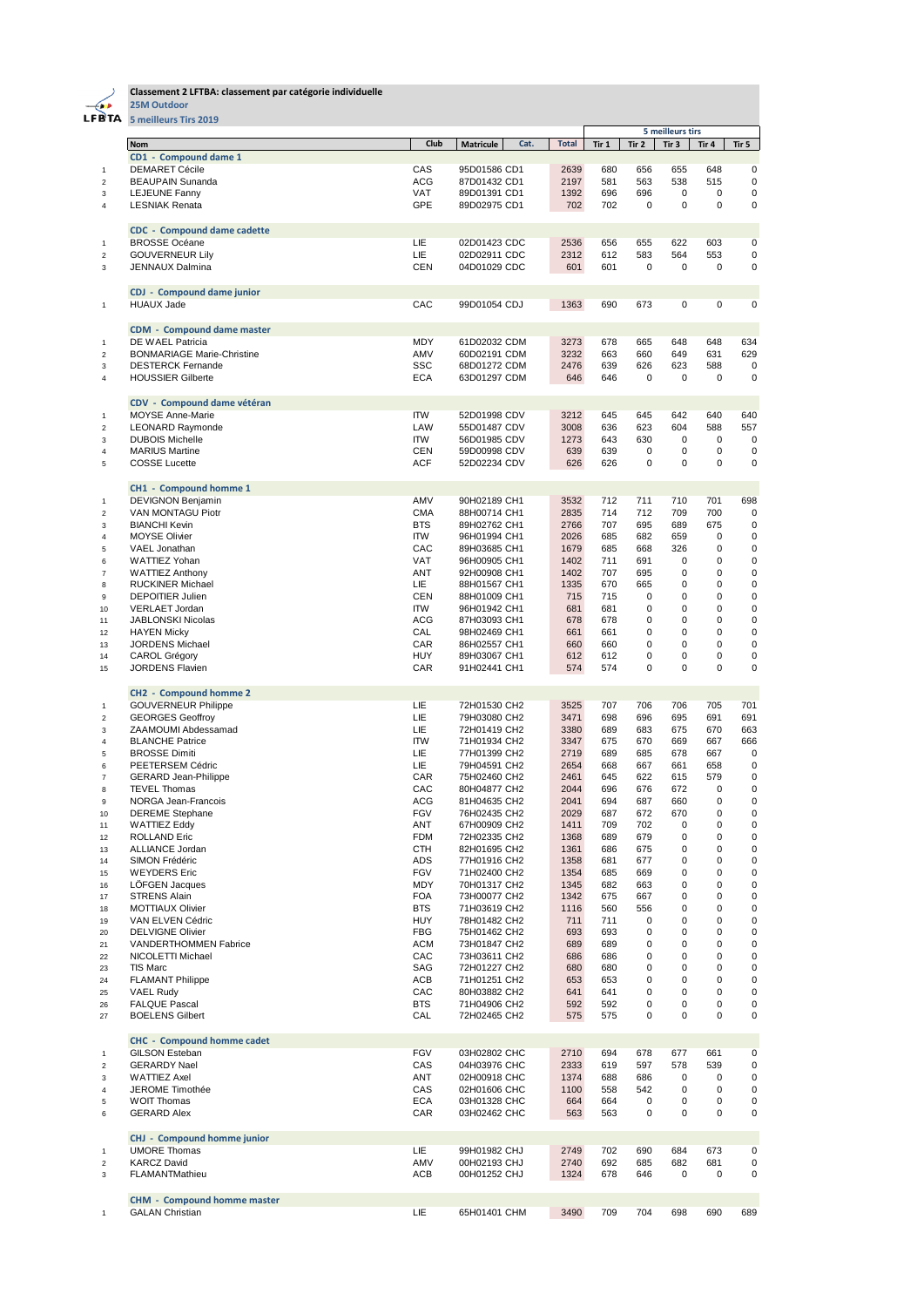| $\overline{\mathbf{c}}$        | DALLA-LIBERA Alain                             | <b>ACM</b>               | 64H03338 CHM                 | 3478         | 705        | 700         | 694                        | 690         | 689        |
|--------------------------------|------------------------------------------------|--------------------------|------------------------------|--------------|------------|-------------|----------------------------|-------------|------------|
| 3                              | de RYCKERE Eric                                | <b>ECA</b>               | 69H00007 CHM                 | 3446         | 705        | 688         | 687                        | 686         | 680        |
| $\overline{4}$                 | <b>HEUSDENS Alain</b>                          | <b>LIE</b>               | 63H01540 CHM                 | 3367         | 683        | 681         | 679                        | 665         | 659        |
| $\,$ 5                         | <b>GOFFINET Georges</b>                        | MDY                      | 68H02033 CHM                 | 3324         | 677        | 676         | 664                        | 658         | 649        |
| 6                              | <b>FISSERS Josy</b>                            | LAC                      | 64H02136 CHM                 | 3291         | 682        | 667         | 660                        | 653         | 629        |
| $\overline{7}$                 | <b>DEMARETS Didier</b>                         | CAS                      | 62H01585 CHM                 | 3060         | 626        | 620         | 612                        | 606         | 596        |
| 8                              | <b>NOIRET Franck</b>                           | <b>SSC</b><br><b>ACM</b> | 69H01281 CHM                 | 2784         | 698        | 698         | 696                        | 692         | 0          |
| 9<br>10                        | <b>HERELIXKA Pierre</b><br>LAPORTE Jean-Claude | <b>GSR</b>               | 60H03658 CHM                 | 2576<br>1378 | 662<br>695 | 647<br>683  | 635<br>$\mathbf 0$         | 632<br>0    | 0<br>0     |
|                                | DE BEULE Bruno                                 | <b>CMA</b>               | 62H00101 CHM<br>63H04338 CHM | 1317         | 663        | 654         | $\mathbf 0$                | 0           | 0          |
| 11<br>12                       | <b>OLIVIER Alain</b>                           | FGV                      | 69H02404 CHM                 | 1191         | 609        | 582         | 0                          | 0           | 0          |
| 13                             | <b>DELAUNOIS Michel</b>                        | ABA                      | 65H00570 CHM                 | 636          | 636        | $\mathbf 0$ | $\mathbf 0$                | 0           | 0          |
|                                |                                                |                          |                              |              |            |             |                            |             |            |
|                                | CHO - Compound homme open (handi)              |                          |                              |              |            |             |                            |             |            |
| $\mathbf{1}$                   | <b>LATRACH Ilias</b>                           | <b>CMA</b>               | 90H04339 CHO                 | 629          | 629        | 0           | $\mathbf 0$                | $\mathbf 0$ | 0          |
|                                |                                                |                          |                              |              |            |             |                            |             |            |
|                                | CHV - Compound homme vétérans                  |                          |                              |              |            |             |                            |             |            |
| $\overline{1}$                 | <b>DEVIGNON André</b>                          | AMV                      | 58H02187 CHV                 | 3458         | 703        | 698         | 693                        | 685         | 679        |
| $\overline{2}$                 | <b>BIGNOS Emile</b>                            | <b>ITW</b><br>LAW        | 55H01944 CHV                 | 3226         | 666<br>649 | 652<br>646  | 643<br>636                 | 638<br>622  | 627<br>617 |
| 3<br>$\overline{4}$            | <b>DEPLECHIN Guy</b><br>QUISENAIRE Félicien    | <b>ECA</b>               | 51H01488 CHV<br>44H01324 CHV | 3170<br>2969 | 617        | 615         | 591                        | 590         | 556        |
| $\,$ 5                         | WIDERKOWSKI Philippe                           | MDY                      | 54H02034 CHV                 | 2830         | 584        | 582         | 568                        | 567         | 529        |
| 6                              | <b>ANGELINI Vito</b>                           | <b>ACM</b>               | 48H01802 CHV                 | 2582         | 649        | 646         | 644                        | 643         | 0          |
| $\overline{7}$                 | <b>ENGLEBERT Ghislain</b>                      | <b>ITW</b>               | 45H01977 CHV                 | 2569         | 650        | 644         | 642                        | 633         | 0          |
| 8                              | <b>VANDEN HOECK Maurice</b>                    | <b>GSR</b>               | 47H00217 CHV                 | 2089         | 699        | 696         | 694                        | 0           | 0          |
| 9                              | <b>BROSSE Marc</b>                             | LIE                      | 52H01403 CHV                 | 2027         | 547        | 519         | 508                        | 453         | 0          |
| 10                             | DIPIERDOMENICO Toni                            | SSC                      | 56H00004 CHV                 | 2003         | 682        | 664         | 657                        | 0           | 0          |
| 11                             | DAUBRESSE Gérard                               | CAC                      | 59H04516 CHV                 | 1825         | 622        | 614         | 589                        | 0           | 0          |
| 12                             | <b>PRIEELS Philippe</b>                        | <b>GSR</b><br><b>ECA</b> | 53H00131 CHV                 | 1728<br>1297 | 692<br>676 | 684<br>621  | 333<br>$\mathbf 0$         | 19<br>0     | 0<br>0     |
| 13<br>14                       | DETERMERMAN Bernard<br>STOZ Ervé               | <b>FGV</b>               | 52H01292 CHV<br>59H02378 CHV | 1144         | 593        | 551         | $\mathbf 0$                | 0           | 0          |
| 15                             | DETIENNE Jean-Claude                           | <b>CEN</b>               | 51H00989 CHV                 | 947          | 668        | 279         | 0                          | 0           | 0          |
| 16                             | DELYVENE Julien                                | LFE                      | 50H00921 CHV                 | 677          | 677        | 0           | $\mathbf 0$                | 0           | 0          |
| 16                             | <b>HOUBART Jean-Pierre</b>                     | LIE                      | 57H01404 CHV                 | 677          | 677        | 0           | $\mathbf 0$                | 0           | 0          |
| 18                             | <b>MEES Bernard</b>                            | ACB                      | 51H01257 CHV                 | 658          | 658        | 0           | $\mathbf 0$                | 0           | 0          |
| 19                             | <b>HENIN Christian</b>                         | CEN                      | 58H00999 CHV                 | 635          | 635        | 0           | 0                          | 0           | 0          |
| 20                             | <b>SCALISI Carmelo</b>                         | CEN                      | 47H01018 CHV                 | 624          | 624        | 0           | $\mathbf 0$                | 0           | 0          |
| 21                             | <b>LEERMAN Willy</b>                           | <b>ECA</b>               | 41H01298 CHV                 | 543          | 543        | 0           | $\mathbf 0$                | 0           | 0          |
|                                |                                                |                          |                              |              |            |             |                            |             |            |
|                                | <b>CMB - Compound mixte benjamin</b>           |                          |                              |              |            |             |                            |             |            |
| $\mathbf{1}$<br>$\overline{2}$ | <b>ZULIANI ANNE</b><br>VAN HUYSSE Téo          | <b>ITW</b><br>CAC        | 06D01999 CMB<br>06H01086 CMB | 1877<br>684  | 637<br>684 | 636<br>0    | 604<br>0                   | 0<br>0      | 0<br>0     |
| 3                              | <b>TERMINI Mattéo</b>                          | CAC                      | 06H02980 CMB                 | 607          | 607        | 0           | $\mathbf 0$                | 0           | 0          |
| 4                              | <b>RAES</b> Ethane                             | CAC                      | 06H03131 CMB                 | 584          | 584        | 0           | $\mathbf 0$                | 0           | 0          |
|                                |                                                |                          |                              |              |            |             |                            |             |            |
|                                | <b>CMP - Compound mixte pupille</b>            |                          |                              |              |            |             |                            |             |            |
| $\mathbf{1}$                   | <b>GEORGES Lucas</b>                           | LIE                      | 08H03251 CMP                 | 2973         | 620        | 605         | 599                        | 576         | 573        |
|                                |                                                |                          |                              |              |            |             |                            |             |            |
|                                | NL - Nu longbow                                |                          |                              |              |            |             |                            |             |            |
| $\mathbf{1}$                   | <b>LEBALLUE Roland</b>                         | CAS                      | 44H01608 NL                  | 2599         | 553        | 534         | 529                        | 526         | 457        |
| $\overline{\mathbf{c}}$        | <b>REMY Marc</b>                               | AVB                      | 55H02019 NL                  | 2472         | 547        | 517         | 488                        | 486         | 434        |
| 3                              | <b>COLLIN Patrick</b>                          | <b>HAC</b>               | 54H02372 NL                  | 2385         | 531        | 477         | 472                        | 460         | 445        |
| 4<br>$\,$ 5                    | <b>GENIN MARC</b><br>ELBELKASMI Nawal          | <b>HAC</b><br><b>ACG</b> | 64H02361 NL<br>78D03089 NL   | 2082<br>2055 | 460<br>542 | 450<br>534  | 430<br>491                 | 381<br>488  | 361<br>0   |
| 6                              | <b>DENUIT Jean-Jacques</b>                     | CAC                      | 63H02747 NL                  | 1491         | 521        | 495         | 475                        | 0           | 0          |
| $\overline{7}$                 | <b>FOCCROULLE Marc</b>                         | AVB                      | 68H02022 NL                  | 999          | 501        | 498         | 0                          | 0           | 0          |
| 8                              | <b>CRABBE Alain</b>                            | <b>BTS</b>               | 57H01020 NL                  | 995          | 531        | 464         | $\mathbf 0$                | 0           | 0          |
| 9                              | <b>BECKERS Anne</b>                            | <b>FDM</b>               | 65D02326 NL                  | 429          | 429        | 0           | 0                          | 0           | 0          |
| 10                             | <b>HARDENNE Eric</b>                           | <b>HUY</b>               | 62H01489 NL                  | 368          | 368        | $\pmb{0}$   | $\pmb{0}$                  | 0           | 0          |
| 11                             | <b>COSSE Lucette</b>                           | <b>ACF</b>               | 52D02234 NL                  | 343          | 343        | 0           | $\mathbf 0$                | 0           | 0          |
|                                |                                                |                          |                              |              |            |             |                            |             |            |
|                                | NR - Nu recurve                                |                          |                              |              |            |             |                            |             |            |
| $\mathbf{1}$<br>$\overline{2}$ | MOINEAUX Christophe<br>GILLOT Cédric           | ADS<br><b>ADS</b>        | 85H01900 NR<br>85H01862 NR   | 2816<br>2291 | 583<br>576 | 580<br>575  | 578<br>571                 | 547<br>569  | 528<br>0   |
| 3                              | KOSOBUCKI Glenn                                | CAL                      | 94H04009 NR                  | 1231         | 441        | 420         | 370                        | 0           | 0          |
| 4                              | <b>SIMON Francois</b>                          | ADS                      | 47H01915 NR                  | 1052         | 535        | 517         | 0                          | 0           | 0          |
| 5                              | DE MATOS Alexandre                             | <b>FDM</b>               | 78H02384 NR                  | 1013         | 554        | 459         | 0                          | 0           | 0          |
| 6                              | <b>HAYEN Pierre</b>                            | CAL                      | 65H02468 NR                  | 615          | 615        | 0           | 0                          | 0           | 0          |
| $\overline{7}$                 | DELMARCHE Jean-Marc                            | ACE                      | 59H01783 NR                  | 541          | 541        | 0           | $\mathbf 0$                | 0           | 0          |
| 8                              | TILMANT Frédéric                               | CAL                      | 76H03325 NR                  | 529          | 529        | 0           | $\mathbf 0$                | 0           | 0          |
| 9                              | <b>SIMONIS Pierre</b><br><b>MAQUET Gilbert</b> | CAL<br><b>ACF</b>        | 84H04012 NR                  | 485<br>455   | 485        | 0<br>0      | $\mathbf 0$<br>$\mathbf 0$ | 0<br>0      | 0          |
| 10                             | STOZ Anthony                                   | FGV                      | 53H02240 NR                  | 447          | 455<br>447 | 0           | $\mathbf 0$                | 0           | 0<br>0     |
| 11<br>12                       | <b>HENON Pascal</b>                            | <b>CTH</b>               | 86H02374 NR<br>73H01767 NR   | 444          | 444        | 0           | 0                          | 0           | 0          |
| 13                             | Harmahti Jean                                  | GAU                      | 66H03247 NR                  | 435          | 435        | 0           | $\mathbf 0$                | 0           | 0          |
| 14                             | <b>GERARD Valentin</b>                         | CAR                      | 00H02466 NR                  | 421          | 421        | 0           | $\mathbf 0$                | 0           | 0          |
| 15                             | Simonez Edward                                 | GAU                      | 91H00400 NR                  | 361          | 361        | 0           | $\mathbf 0$                | 0           | 0          |
| 16                             | <b>NOEL Stéphane</b>                           | FGV                      | 64H03550 NR                  | 354          | 354        | 0           | 0                          | 0           | 0          |
|                                |                                                |                          |                              |              |            |             |                            |             |            |
|                                | NRJ - Nu recurve jeune                         |                          |                              |              |            |             |                            |             |            |
| $\mathbf{1}$                   | <b>GRAISSE Eloise</b>                          | <b>FDM</b>               | 06D03114 NRJ                 | 393          | 393        | 0           | 0                          | 0           | 0          |
|                                | RD1 - Recurve dame 1                           |                          |                              |              |            |             |                            |             |            |
| $\mathbf{1}$                   | <b>SERLEZ Allison</b>                          | <b>ADS</b>               | 91D03711 RD1                 | 2393         | 611        | 610         | 604                        | 568         | 0          |
| $\overline{2}$                 | <b>KARCZ Cindy</b>                             | AMV                      | 89D02195 RD1                 | 2198         | 588        | 552         | 537                        | 521         | 0          |
| 3                              | MEHAGNOUL Julie                                | HAC                      | 86D02370 RD1                 | 1074         | 557        | 517         | 0                          | 0           | 0          |
| $\overline{4}$                 | <b>HUYBRECHTS Laura</b>                        | CTH                      | 93D01692 RD1                 | 527          | 527        | 0           | 0                          | 0           | 0          |
| 5                              | <b>BRAHY Céline</b>                            | <b>HUY</b>               | 86D03919 RD1                 | 478          | 478        | 0           | 0                          | $\mathbf 0$ | 0          |
|                                |                                                |                          |                              |              |            |             |                            |             |            |
|                                | RD2 - Recurve dame 2                           |                          |                              |              |            |             |                            |             |            |
| $\mathbf{1}$                   | <b>THIROT Wivine</b>                           | LFU                      | 72D00902 RD2                 | 2809         | 595        | 582         | 576                        | 541         | 515        |
| $\overline{2}$                 | <b>CASTILLE Cécile</b><br>CHAVAL Anne-Sophie   | LFU<br><b>ANT</b>        | 74D00875 RD2                 | 1617<br>1253 | 553<br>691 | 542<br>562  | 522<br>0                   | 0<br>0      | 0          |
| 3<br>4                         | <b>DELINCE Stéphanie</b>                       | LIE                      | 84D00904 RD2<br>73D01515 RD2 | 1089         | 553        | 536         | 0                          | 0           | 0<br>0     |
|                                |                                                |                          |                              |              |            |             |                            |             |            |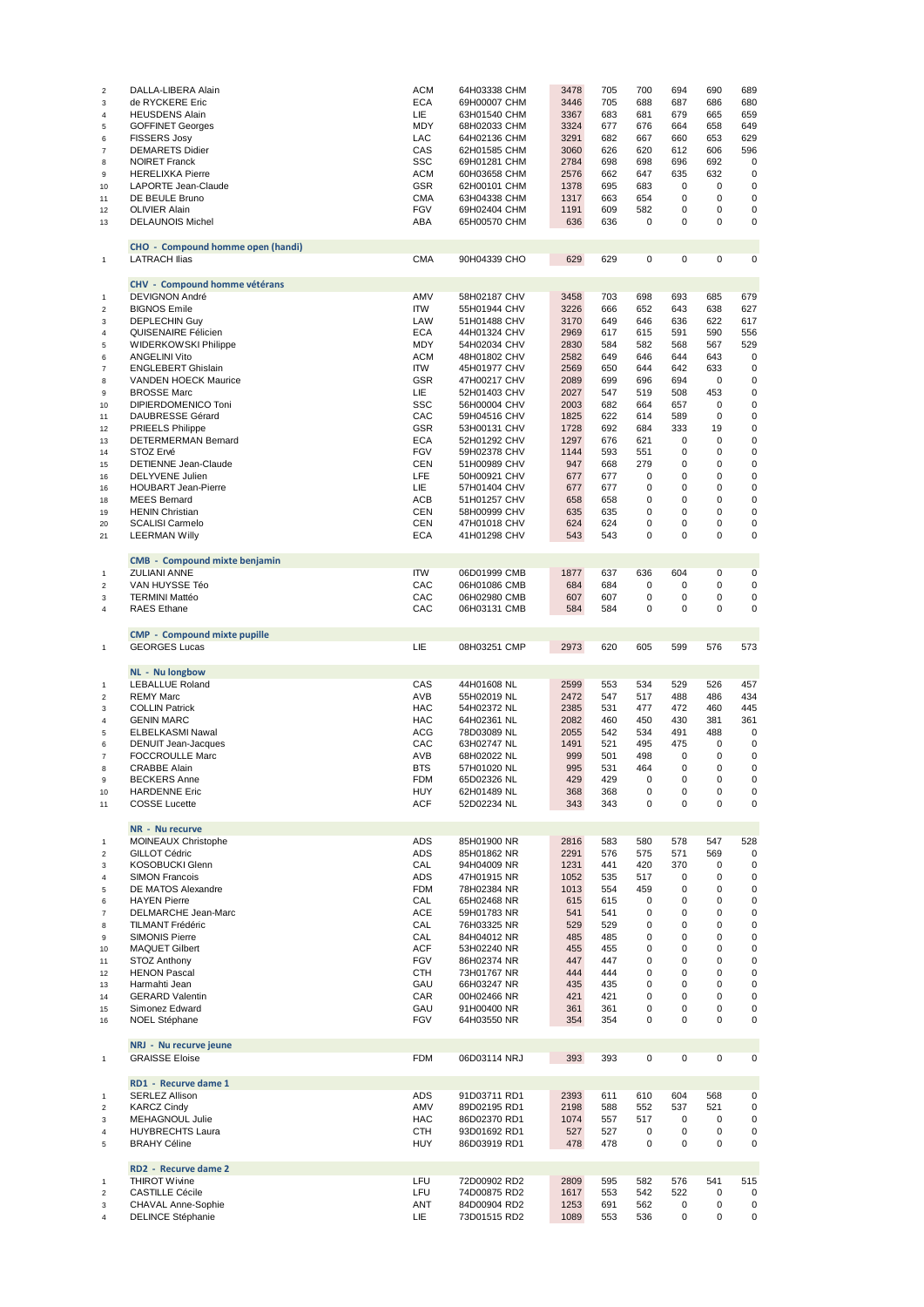| $\,$ 5<br>6                      | <b>JAMOTTE Virginie</b><br><b>GODARD Laurence</b>   | LIE<br><b>HUY</b>        | 76D01545 RD2<br>72D03766 RD2 | 523<br>506   | 523<br>506 | $\mathbf 0$<br>$\mathbf 0$ | $\mathbf 0$<br>$\Omega$    | $\mathbf 0$<br>$\Omega$    | 0<br>$\mathbf 0$ |
|----------------------------------|-----------------------------------------------------|--------------------------|------------------------------|--------------|------------|----------------------------|----------------------------|----------------------------|------------------|
|                                  | <b>RDC</b> - Recurve dame cadette                   |                          |                              |              |            |                            |                            |                            |                  |
| $\mathbf{1}$<br>$\overline{2}$   | <b>LORQUET Gaelle</b><br><b>BERTHELS Cécilia</b>    | <b>ITW</b><br><b>ITW</b> | 02D01955 RDC<br>03D01945 RDC | 2184<br>864  | 617<br>447 | 536<br>417                 | 518<br>$\mathbf 0$         | 513<br>$\Omega$            | 0<br>$\mathbf 0$ |
|                                  | RDJ - Recurve dame junior                           |                          |                              |              |            |                            |                            |                            |                  |
| $\mathbf{1}$                     | <b>HERREMANS Anthéa</b>                             | <b>CMA</b>               | 01D00683 RDJ                 | 2745         | 567        | 566                        | 538                        | 538                        | 536              |
| $\overline{2}$                   | <b>LAMBILOTTE Anais</b>                             | LFU                      | 00D00890 RDJ                 | 2165         | 567        | 550                        | 529                        | 519                        | $\mathbf 0$      |
| 3                                | DE BEULE Marine                                     | <b>CMA</b><br>CAC        | 01D00656 RDJ<br>00D01099 RDJ | 1768<br>1209 | 603<br>640 | 590<br>569                 | 575<br>$\mathbf 0$         | $\mathbf 0$<br>$\mathbf 0$ | $\mathbf 0$<br>0 |
| $\overline{4}$<br>5              | VAN HERREWEGE Lauralee<br><b>DEMAUDE Angèle</b>     | <b>ANT</b>               | 02D04451 RDJ                 | 286          | 286        | $\mathbf 0$                | $\Omega$                   | $\Omega$                   | 0                |
|                                  |                                                     |                          |                              |              |            |                            |                            |                            |                  |
|                                  | <b>RDM - Recurve dams master</b>                    |                          |                              |              |            |                            |                            |                            |                  |
| $\mathbf{1}$                     | <b>ALBERTY Murielle</b>                             | <b>HAC</b>               | 64D02362 RDM                 | 2660         | 625        | 605                        | 603                        | 565<br>$\Omega$            | 262              |
| $\overline{2}$<br>3              | <b>SUVEE Christelle</b><br><b>THIERRY Annette</b>   | PAC<br><b>FGV</b>        | 69D03542 RDM<br>62D02481 RDM | 1609<br>960  | 546<br>386 | 543<br>372                 | 520<br>202                 | $\mathbf 0$                | 0<br>0           |
| 4                                | DELVIESMAISON Barbara                               | LAC                      | 66D03471 RDM                 | 400          | 400        | $\mathbf 0$                | $\mathbf 0$                | 0                          | 0                |
|                                  |                                                     |                          |                              |              |            |                            |                            |                            |                  |
| $\mathbf{1}$                     | RDV - Recurve dame vétéran<br>PEEREN Isabelle       | <b>GSR</b>               | 59D00095 RDV                 | 1188         | 599        | 589                        | $\mathbf 0$                | 0                          | 0                |
| $\overline{2}$                   | <b>CAMUS Dominique</b>                              | LFU                      | 55D04346 RDV                 | 1013         | 356        | 351                        | 306                        | $\mathbf 0$                | 0                |
|                                  |                                                     |                          |                              |              |            |                            |                            |                            |                  |
|                                  | <b>RH1 - Recurve homme 1</b>                        |                          |                              |              |            |                            |                            |                            |                  |
| $\mathbf{1}$                     | <b>PAGANELLI Geoffrey</b>                           | <b>ADS</b><br><b>ADS</b> | 91H01903 RH1                 | 3169<br>2991 | 644<br>643 | 641<br>643                 | 635<br>599                 | 633<br>589                 | 616<br>517       |
| $\boldsymbol{2}$<br>3            | <b>SCARLATA Nicolas</b><br>VAN HECKE Benoit         | LFU                      | 90H01911 RH1<br>93H03590 RH1 | 2910         | 595        | 589                        | 582                        | 573                        | 571              |
| $\overline{4}$                   | <b>CAPITAINE Thomas</b>                             | <b>HAC</b>               | 92H02358 RH1                 | 1695         | 606        | 547                        | 542                        | $\mathbf 0$                | $\mathbf 0$      |
| 5                                | <b>DEBRUE Aaron</b>                                 | LFU                      | 97H00879 RH1                 | 1493         | 548        | 516                        | 429                        | 0                          | $\mathbf 0$      |
| 6                                | <b>MARECHAL Pierre</b>                              | LIE                      | 89H01558 RH1                 | 1162         | 597        | 565                        | $\mathbf 0$                | 0                          | 0                |
| $\overline{7}$                   | <b>GHEYSSENS Loic</b>                               | LFU                      | 98H00885 RH1                 | 1047         | 530        | 517                        | $\mathbf 0$                | 0                          | 0                |
|                                  | <b>RH2 - Recurve homme 2</b>                        |                          |                              |              |            |                            |                            |                            |                  |
| $\mathbf{1}$                     | <b>TULUMELLO Hugo</b>                               | <b>ADS</b>               | 71H01918 RH2                 | 3358         | 685        | 671                        | 670                        | 667                        | 665              |
| $\sqrt{2}$                       | <b>LECLERC Michel</b>                               | CAS                      | 71H01609 RH2                 | 3242         | 657        | 651                        | 649                        | 648                        | 637              |
| 3                                | <b>BARDOUL Andy</b>                                 | <b>ITW</b>               | 72H01929 RH2                 | 3226         | 649        | 649                        | 648                        | 646                        | 634              |
| $\overline{4}$                   | TU Minh-Ly                                          | <b>FOA</b>               | 82H00078 RH2                 | 3208         | 662        | 653                        | 642                        | 633                        | 618              |
| 5                                | <b>BOLLEN Olivier</b>                               | <b>ACM</b>               | 84H01806 RH2                 | 3198         | 672        | 649                        | 648                        | 624                        | 605              |
| 6                                | <b>SPIRLET Xavier</b>                               | LIE<br><b>ITW</b>        | 58H01914 RH2                 | 3003<br>2949 | 631<br>599 | 599<br>596                 | 593<br>594                 | 591<br>585                 | 589<br>575       |
| $\overline{7}$<br>8              | <b>LORQUET Philippe</b><br><b>THIBERT Philippe</b>  | LIE                      | 70H01956 RH2<br>70H01573 RH2 | 2699         | 581        | 574                        | 555                        | 509                        | 480              |
| 9                                | VANCAUTER Christophe                                | PAC                      | 70H03227 RH2                 | 1959         | 665        | 655                        | 639                        | $\mathbf 0$                | 0                |
| 10                               | <b>SERRON Nicolas</b>                               | LIE                      | 79H03427 RH2                 | 1943         | 653        | 648                        | 642                        | 0                          | $\mathbf 0$      |
| 11                               | <b>GENTILE Carmelo</b>                              | LIE                      | 83H01527 RH2                 | 1841         | 627        | 627                        | 587                        | $\Omega$                   | 0                |
| 12                               | <b>CANFYN Michael</b>                               | <b>PAC</b>               | 74H03540 RH2                 | 1790         | 624        | 602                        | 564                        | 0                          | 0                |
| 13                               | <b>PALLA Eric</b>                                   | CAS                      | 72H01620 RH2                 | 1605         | 560        | 547                        | 498                        | 0                          | 0                |
| 14<br>15                         | <b>STRUBBE Benny</b><br>VANCRAEYNEST Jonathan       | LFU<br><b>PAC</b>        | 74H00901 RH2<br>73H03229 RH2 | 1566<br>1293 | 555<br>654 | 511<br>639                 | 500<br>$\mathbf 0$         | 0<br>0                     | 0<br>0           |
| 16                               | <b>COPET Yannick</b>                                | <b>ANT</b>               | 74H00911 RH2                 | 1190         | 602        | 588                        | $\mathbf 0$                | 0                          | 0                |
| 17                               | <b>DIEZ Samuel</b>                                  | LAC                      | 80H02157 RH2                 | 995          | 533        | 462                        | 0                          | 0                          | 0                |
| 18                               | <b>BERTHELS Serge</b>                               | <b>ITW</b>               | 76H01941 RH2                 | 563          | 563        | $\Omega$                   | $\Omega$                   | $\Omega$                   | 0                |
| 19                               | <b>RATY Laurent</b>                                 | LIE                      | 84H03947 RH2                 | 515          | 515        | 0                          | 0                          | 0                          | 0                |
| 20                               | LE LOUER Sébastien                                  | <b>FDM</b>               | 73H03566 RH2                 | 509          | 509        | 0                          | 0                          | 0                          | 0                |
| 21                               | DETAVERNIER Rodrigue                                | ANT                      | 72H04209 RH2                 | 504          | 504        | 0                          | 0                          | 0                          | $\mathbf 0$      |
|                                  | <b>RHC</b> - Recurve homme cadette                  |                          |                              |              |            |                            |                            |                            |                  |
| $\mathbf{1}$                     | <b>CARPENTIER Bastien</b>                           | CAS                      | 02H01579 RHC                 | 2496         | 548        | 528                        | 501                        | 460                        | 459              |
| $\overline{2}$                   | <b>COLOT Ludovic</b>                                | LFU                      | 03H00876 RHC                 | 1766         | 619        | 588                        | 559                        | $\pmb{0}$                  | 0                |
| 3                                | <b>COPET Pierre</b>                                 | ANT                      | 04H00912 RHC                 | 1000         | 506        | 494                        | $\mathbf 0$                | 0                          | 0                |
| 4<br>5                           | <b>DEHUY Aymeric</b><br><b>PENIN Cyrille</b>        | HAC<br><b>FAO</b>        | 04H02650 RHC<br>02H00520 RHC | 592<br>565   | 592<br>565 | 0<br>0                     | $\mathbf 0$<br>$\mathbf 0$ | 0<br>0                     | 0<br>0           |
| 6                                | Delhouse Matthieu                                   | GAU                      | 04H03781 RHC                 | 429          | 429        | 0                          | 0                          | 0                          | 0                |
| $\overline{7}$                   | ANDERNACK Théo                                      | <b>ITW</b>               | 03H03122 RHC                 | 315          | 315        | 0                          | $\mathbf 0$                | 0                          | 0                |
|                                  |                                                     |                          |                              |              |            |                            |                            |                            |                  |
|                                  | RHJ - Recurve homme junior<br><b>INGELAERE Alix</b> |                          |                              |              |            |                            |                            | $\mathbf 0$                |                  |
| $\mathbf{1}$<br>$\overline{2}$   | CARBONETTI Theo                                     | <b>FAO</b><br>LIE        | 01H00526 RHJ<br>01H01506 RHJ | 1125<br>675  | 565<br>675 | 560<br>0                   | $\mathbf 0$<br>0           | 0                          | $\pmb{0}$<br>0   |
| 3                                | <b>BERTHELS Lucas</b>                               | <b>ITW</b>               | 01H01943 RHJ                 | 561          | 561        | 0                          | 0                          | 0                          | 0                |
| 4                                | <b>PIRENNE Arnaud</b>                               | <b>ITW</b>               | 01H01949 RHJ                 | 329          | 329        | $\mathbf 0$                | $\mathbf 0$                | $\mathbf 0$                | 0                |
|                                  |                                                     |                          |                              |              |            |                            |                            |                            |                  |
|                                  | RHM - Recurve homme master                          |                          |                              |              |            |                            |                            |                            |                  |
| $\mathbf{1}$<br>$\boldsymbol{2}$ | <b>LEJOLY Daniel</b><br><b>JAMOUL Pascal</b>        | LIE<br>LIE               | 61H01549 RHM<br>66H01546 RHM | 3316<br>2769 | 675<br>588 | 669<br>572                 | 659<br>557                 | 658<br>544                 | 655<br>508       |
| 3                                | <b>THOMASSIN Charles</b>                            | <b>SSC</b>               | 66H01275 RHM                 | 1952         | 664        | 658                        | 630                        | $\pmb{0}$                  | $\mathbf 0$      |
| 4                                | <b>BRAHY Benoit</b>                                 | LIE                      | 69H01505 RHM                 | 1224         | 621        | 603                        | $\mathbf 0$                | $\pmb{0}$                  | 0                |
| 5                                | <b>VERCAMER Stephane</b>                            | PAC                      | 67H03230 RHM                 | 1100         | 570        | 530                        | 0                          | 0                          | 0                |
| 6                                | <b>HONORE Jean-Charles</b>                          | CAB                      | 67H02744 RHM                 | 605          | 605        | 0                          | $\mathbf 0$                | 0                          | 0                |
| $\overline{7}$                   | <b>FERNEZ Patrick</b>                               | PAC                      | 63H03210 RHM                 | 593          | 593        | 0                          | $\mathbf 0$                | 0                          | 0                |
| 8<br>9                           | <b>DEPROOST Michel</b><br><b>GYSEN Claude</b>       | <b>SSK</b><br>GSR        | 61H00337 RHM<br>62H00122 RHM | 538<br>532   | 538<br>532 | $\mathbf 0$<br>0           | 0<br>0                     | 0<br>0                     | 0<br>0           |
| 10                               | Lemaire Philippe                                    | GAU                      | 59H00420 RHM                 | 433          | 433        | $\mathbf 0$                | $\mathbf 0$                | 0                          | 0                |
|                                  |                                                     |                          |                              |              |            |                            |                            |                            |                  |
|                                  | RHV - Recurve homme vétéran                         |                          |                              |              |            |                            |                            |                            |                  |
| $\mathbf{1}$<br>$\overline{2}$   | <b>SKORUPKA Guy</b><br>DELCOMINETTE Guy             | <b>CEN</b><br>LIE        | 57H01040 RHV<br>48H01514 RHV | 2941<br>2830 | 623<br>607 | 599<br>572                 | 592<br>564                 | 564<br>561                 | 563<br>526       |
| 3                                | PETRONS Joel                                        | LFU                      | 49H00899 RHV                 | 2800         | 578        | 561                        | 561                        | 561                        | 539              |
| $\overline{4}$                   | <b>PETRUS Gus</b>                                   | GAU                      | 54H00363 RHV                 | 2631         | 558        | 557                        | 528                        | 527                        | 461              |
| 5                                | <b>DELNATTTE Georges</b>                            | LIE                      | 58H02914 RHV                 | 2266         | 581        | 568                        | 562                        | 555                        | 0                |
| 6                                | <b>FRYNS Guido</b>                                  | <b>ITW</b>               | 59H03148 RHV                 | 2240         | 504        | 456                        | 434                        | 426                        | 420              |
| $\boldsymbol{7}$                 | RENNEAU Jean-Noël                                   | ADS                      | 59H02001 RHV                 | 2236         | 588        | 571                        | 565                        | 512                        | 0                |
| 8<br>9                           | <b>BACOT Paul</b><br>METDEPENNINGEN Luc             | HUY<br>MDY               | 50H01459 RHV<br>59H02050 RHV | 2233<br>2019 | 572<br>521 | 557<br>510                 | 552<br>497                 | 552<br>491                 | 0<br>0           |